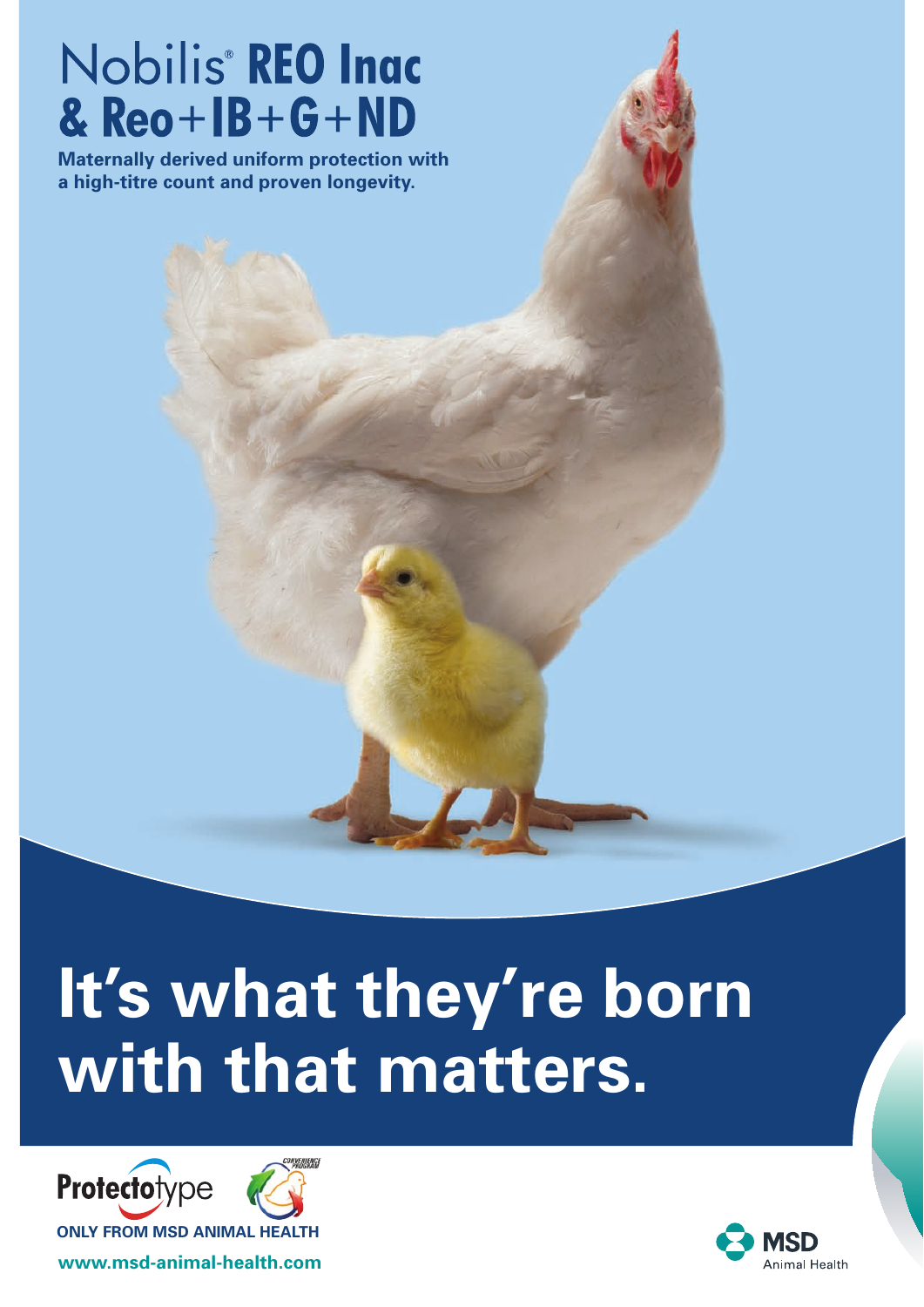# **Respiratory enteric orphan (reo) Virus in Chickens**

# *Various disease patterns*

# **Avian reoviruses have been associated with:**

- Tenosynovitis (viral arthritis)<sup>1</sup>
- Malabsorption syndrome<sup>1</sup>
- Diarrhoea and stunting<sup>1</sup>
- Femoral head necrosis<sup>2</sup>
- Pale bird syndrome<sup>3</sup>
- Leg problems<sup>4</sup>
- Immunosuppression<sup>5</sup>
- Increased mortality<sup>7</sup>







**Tenosynovitis** (viral arthritis)



Malabsorption in broilers

# *Young birds more susceptible*

# **Laboratory trial<sup>6</sup>**

- 3 groups of SPF chickens were infected with reovirus strain 1733 at 1 day, 1 week and 2 weeks of age, respectively
- At 1, 2, and 3 weeks after infection, tissues were analysed for reovirus
- Results clearly show that chickens infected at day 1 are more susceptible to reovirus infection than older chickens
- Therefore the progeny need high and uniform maternal antibodies to be protected during the critical susceptible period of life

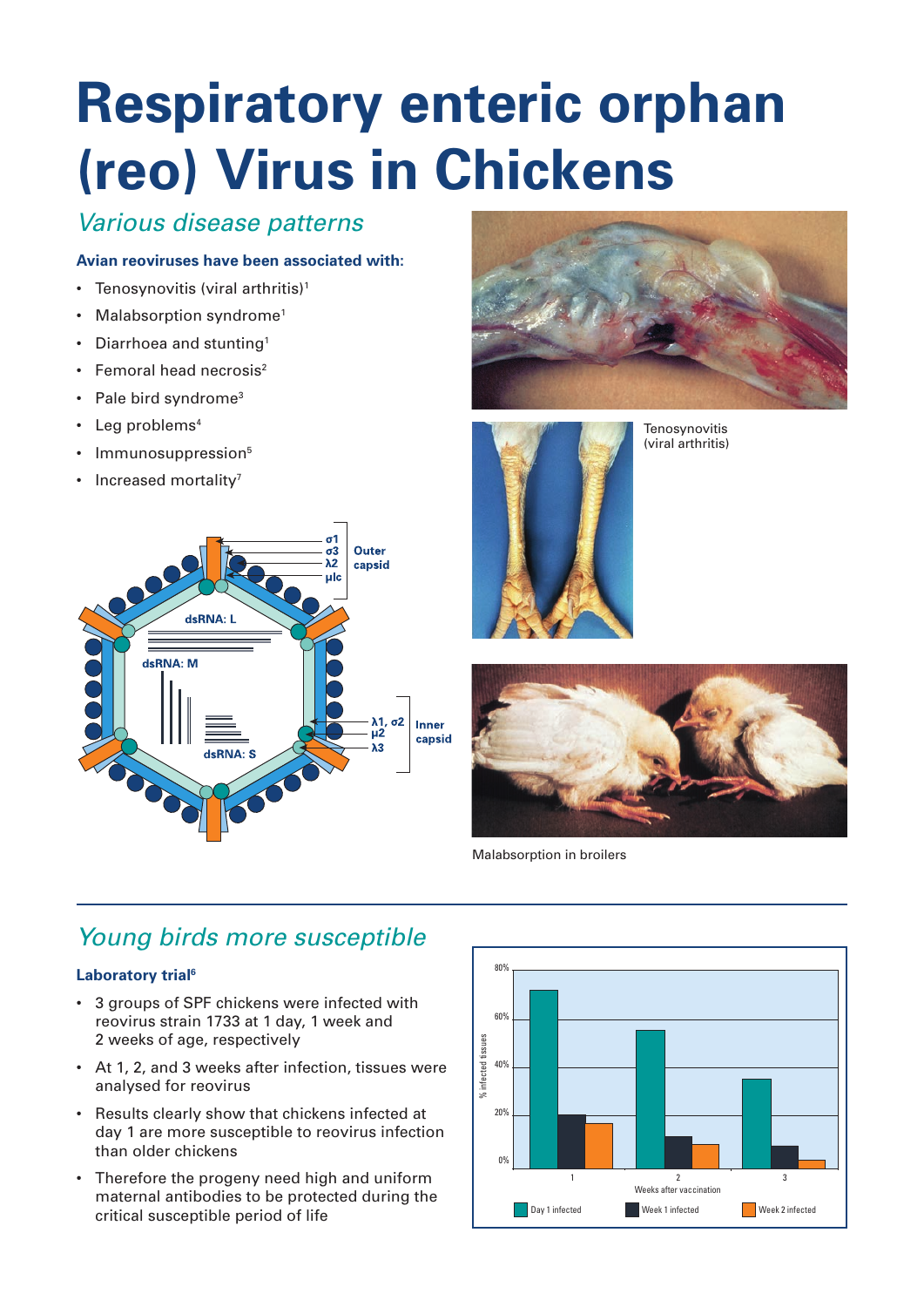# **High & uniform MDA level for early protection**

*Vaccination to protect breeders and progeny against reovirus infection*



# *Reo: a matter of titres - the higher the better*

# **Laboratory trial7**

- Broilers with different levels of MDA at hatch were challenged at day 1 with a virulent field strain of reovirus
- Mortality, lameness and body weight were monitored at 22 days of age

#### **Conclusion**

**As MDA concentrations increase, protection based on % mortality, % lameness, and body weight improves**

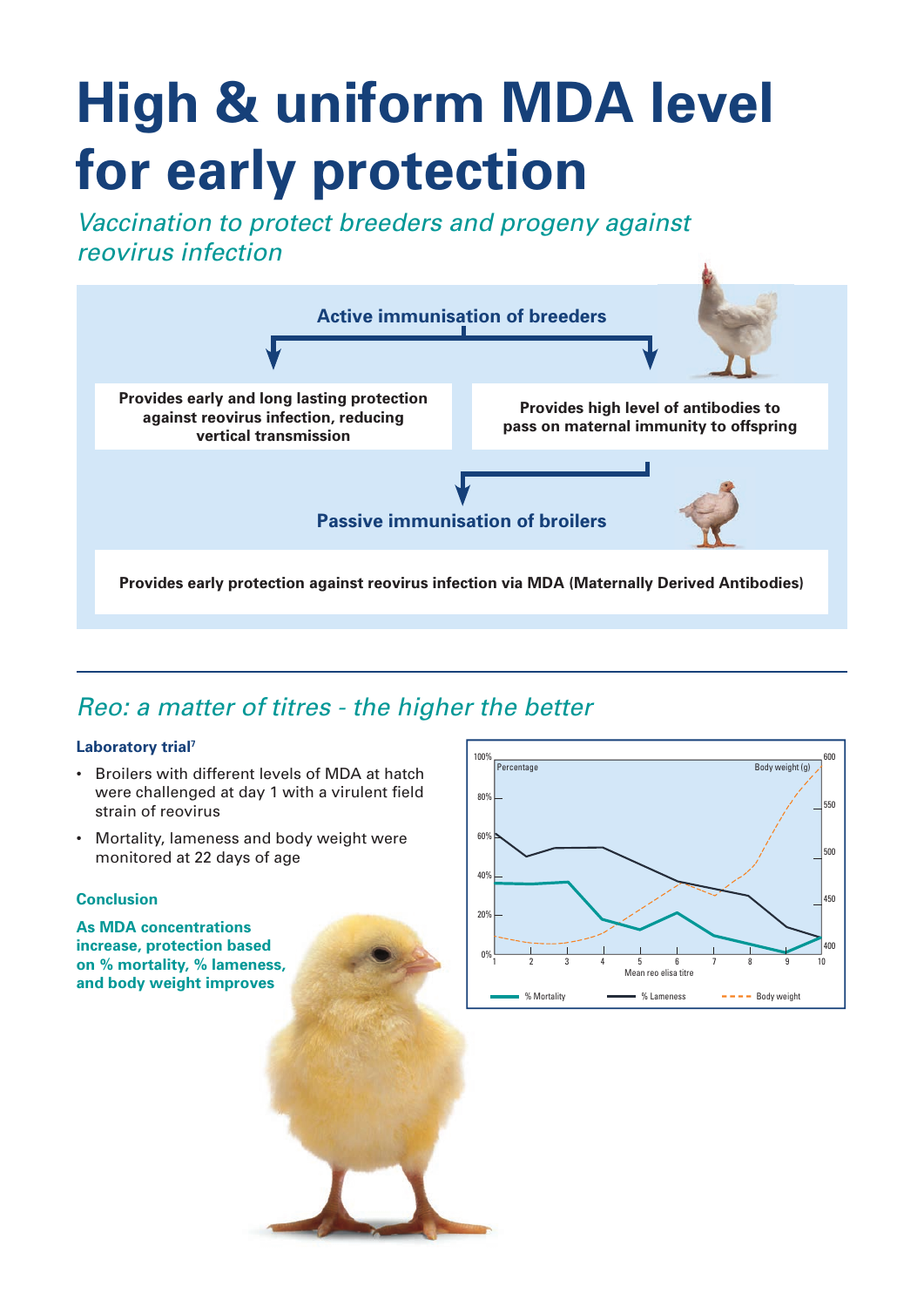# **Achieving high & uniform antibody titres in breeders**

*The best program is live priming with Nobilis® Reo 1133 followed by a boost vaccination with Nobilis® Reo inac*

#### **Laboratory trial**

- One group of breeders was primed at 6 weeks of age with Nobilis® Reo 1133 and boosted at 18 weeks of age with Nobilis Reo inac
- One group of breeders was vaccinated at 18 weeks of age with Nobilis<sup>®</sup> Reo inac only

#### **Conclusion**

**In breeders primed with Nobilis® Reo 1133, the Nobilis® Reo inac booster provides longer lasting, higher and more uniform antibody titres than in birds not previously primed**

#### **Field trial**

• Live priming  $+$  inac vs live priming  $+$  inac  $+$  inac



#### **Conclusion**

**Under strong reo infection pressure the reo control in progeny improved after adding an additional Reo-inac vaccination in the breeders optimizing titre levels and uniformity**



| Results of a Dutch integration comparing 1x and 2x Nobilis <sup>®</sup><br>Reo inac |              |                     |                               |  |  |  |  |
|-------------------------------------------------------------------------------------|--------------|---------------------|-------------------------------|--|--|--|--|
| Vaccination                                                                         | Age in weeks | Average Elisa titre | % Animals with titre $\leq 2$ |  |  |  |  |
| 1x                                                                                  | 20           | 7.1                 | 22                            |  |  |  |  |
| 2x                                                                                  | 20           | 9.0                 | 6                             |  |  |  |  |
| 1x                                                                                  | 26           | 5.7                 | 24                            |  |  |  |  |
| 2x                                                                                  | 26           | 7.8                 | $\mathbf{q}$                  |  |  |  |  |
| 1x                                                                                  | 35           | 4.9                 | 36                            |  |  |  |  |
| 2x                                                                                  | 35           | 6.8                 | 10                            |  |  |  |  |
| 1x                                                                                  | 44           | 4.9                 | 30                            |  |  |  |  |
| 2x                                                                                  | 44           | 7.7                 |                               |  |  |  |  |

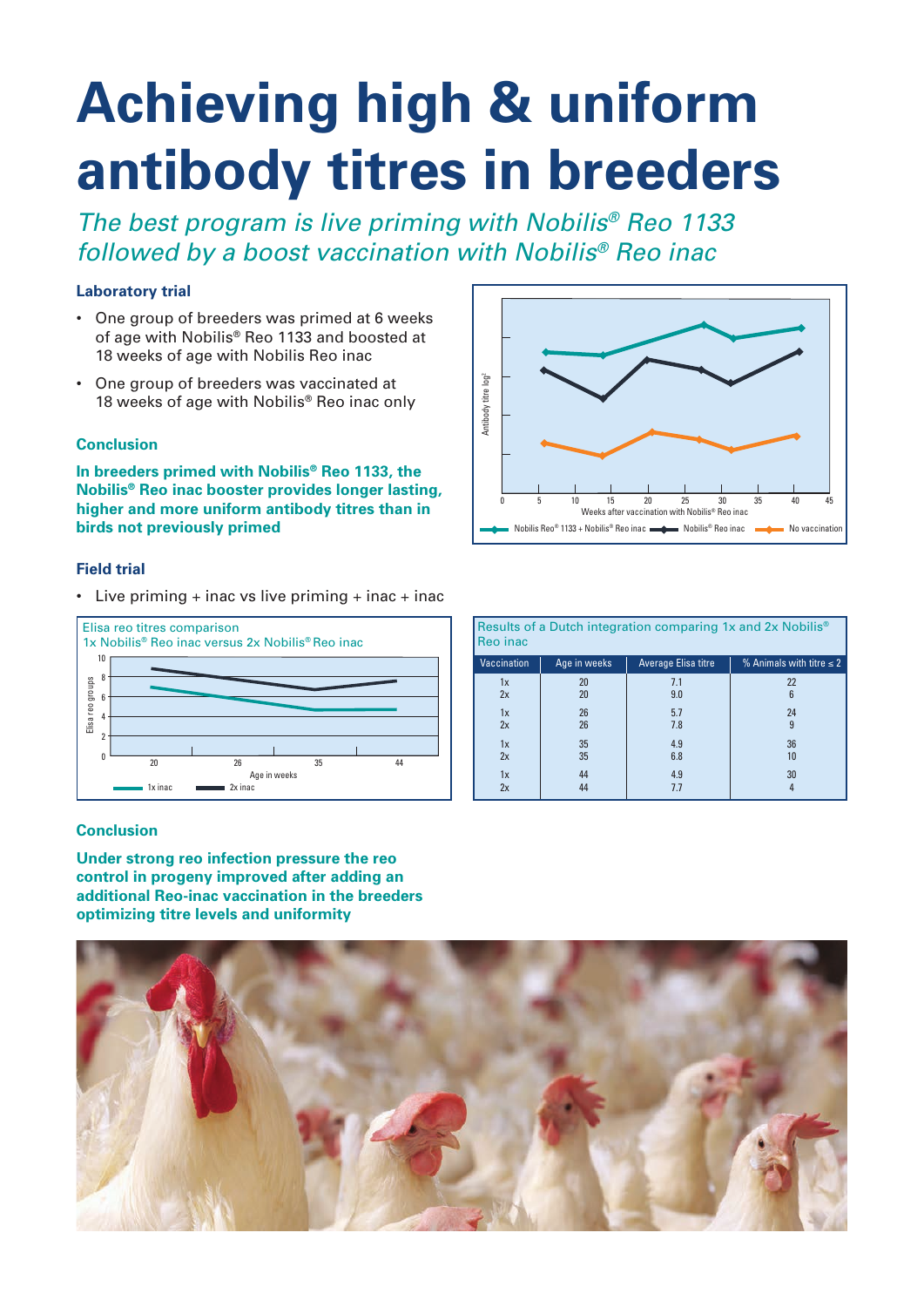# **Optimum protection against the reovirus challenge**

*Demonstration of Reo inac's efficacy against the reovirus challenge.*

#### **Challenge experiment**

- 3 week old SPF chickens were i.m. injected with one of 6 different oil emulsion reovirus vaccines
- Challenge by footpad inoculation with different reovirus strains, 4 weeks post vaccination
- Percentage protection and challenge index from 0-4  $(0 = no \text{ signs}; 4 = footballtext{footpad}})$ were determined



The reovirus

| <b>Challenge strains</b>                  |                    | 1733            |                    | 2408*           |                    | CO8             |                          | S1133**    |
|-------------------------------------------|--------------------|-----------------|--------------------|-----------------|--------------------|-----------------|--------------------------|------------|
| <b>Vaccines</b>                           | Challenge<br>Index | %<br>protection | Challenge<br>index | %<br>protection | Challenge<br>index | %<br>protection | Challenge<br>index       | protection |
| Nobilis <sup>®</sup> Reo inac (1733/2408) | 1.4                | 87%             | 1.1                | 100%            | 0.4                | $100\%$         |                          | 100%       |
| 1733                                      | 1.5                | 75%             | 0.8                | 100%            | 0.5                | 100%            | $\overline{a}$           | 60%        |
| 2408                                      | 1.6                | 75%             | 0.6                | 100%            | 0.9                | 100%            | $\overline{\phantom{a}}$ | 100%       |
| S1133                                     | 2.3                | 83%             | 0.3                | 100%            | 0.0                | 100%            | $\overline{\phantom{a}}$ | 100%       |
| C <sub>08</sub>                           | 3.0                | 11%             | 0.9                | 100%            | 1.1                | 100%            | $\overline{\phantom{a}}$ | 87%        |
| 1733/2408/CO8                             | 2.3                | 45%             | 1.1                | 100%            | 0.7                | 100%            | $\overline{\phantom{a}}$ | 90%        |
| Controls                                  | 3.7                | 0%              | 3.1                | 12%             | 2.6                | 33%             | $\overline{\phantom{a}}$ | 10%        |

\*Malabsorption strain<sup>8,9</sup> \*\*Tenosynovitis strain<sup>10</sup>

#### **Conclusion**

## **Nobilis® Reo inac demonstrated the optimum protection against reovirus challenge**

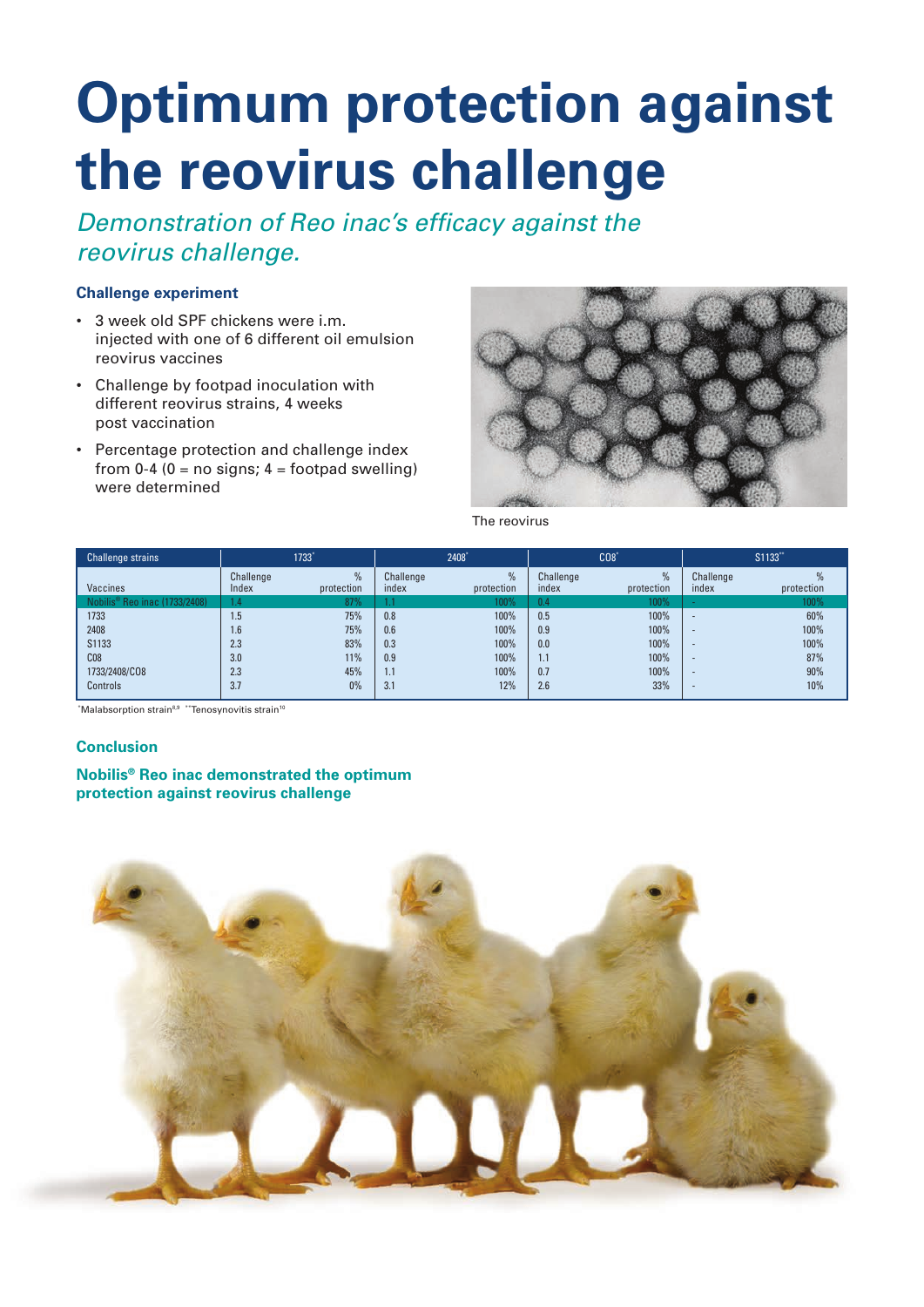# **Good maternal antibody titres for better performance**

# *Better growth*

# **Laboratory trial**

- Progeny from Nobilis<sup>®</sup> Reo inac field vaccinated breeders (at 20-22 weeks of age) were challenged at day old with reovirus strain 1733 or 2408
- Both strains 1733 and 2408 are capable of stunting growth in chickens<sup>8</sup>
- Body weight was measured at 14 days of age

## **Conclusion**

**Passively conferred maternal antibodies induced by Nobilis® Reo inac prevented growth suppression caused by the 1733 and 2408 virus strains**

# *Higher profits*

#### **Field trial**

- Flock of 16,100 broilers from non-reovirus vaccinated breeders
- • Flock of 21,200 broilers from reovirus vaccinated breeders (Nobilis® Reo 1133 at 9 weeks; Nobilis® Reo inac at 18 weeks)
- Breeders of the same age; broilers processed at the same age

|                | Un-vaccinated | <b>Vaccinated</b> | <b>Difference</b> |
|----------------|---------------|-------------------|-------------------|
| Weight $(g)$   | 1.869         | 1.986             | $+117$            |
| <b>FCR</b>     | 2.16          | 2.02              | $-0.14$           |
| Mortality (%)  | 4.83          | 2.76              | $-2.07$           |
| Condemnat. (%) | 3.18          | 1.30              | $-1.88$           |

## **Conclusion**

**Broilers from reovirus vaccinated breeders achieved better performance compared to broilers from non-reovirus vaccinated breeders**